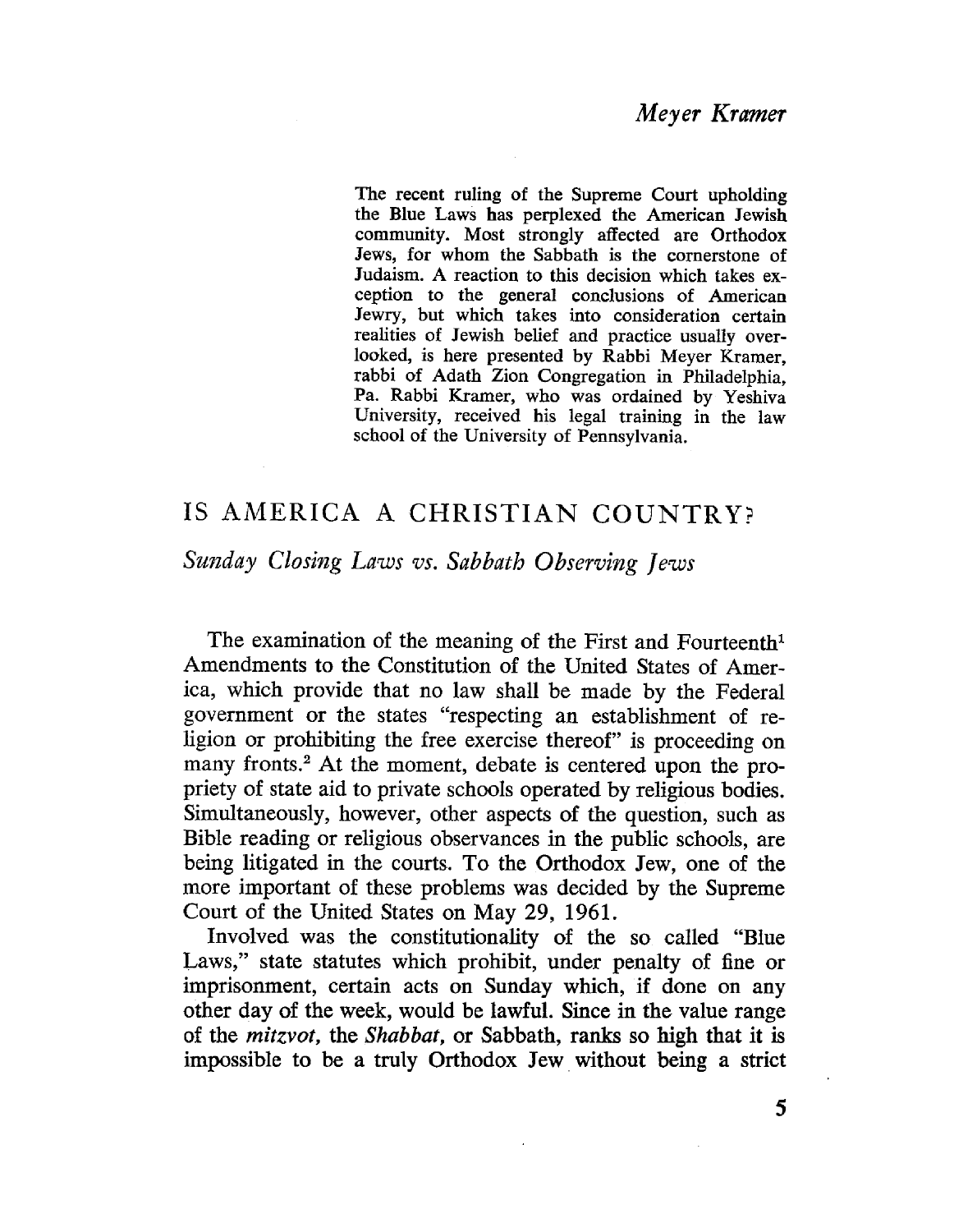# TRADITION: A Journal of Orthodox Thought

observer, these Sunday closing statutes have weighed heavily upon the Orthodox businessman. Forced by the Torah to stay closed on Saturday and by the State on Sunday, he stands to lose a full weekend of trade, a severe handicap for a small entrepeneur seeking to compete with the large enterprise. Yet to be written is a history of the struggle of American Orthodoxy to ease this legal burden of the Sabbath observer.

#### **BACKGROUND**

State courts have invariably upheld the constitutionality of Sunday closing laws and their applicability to Sabbatarians.<sup>3</sup> Some measure of relief was obtained through exemptions in the Blue Laws excepting the Sabbatarian from their provisions, and in twenty-one out of the thirty four states which have general prohibitions against labor on Sunday, some exceptions are made for the Shomer Shabbat (Sabbath observer).<sup>4</sup> However, in only eight of these states may a Sabbath observer sell goods on Sunday,<sup>5</sup> and many states provide no exemptions whatsoever. Hence, in order to stay in business by remaining open on Sunday, the Shomer Shabbat storekeeper has depended, by and large, upon the general non-enforcement of the Blue Laws, understanding mercy on the part of the judiciary, and the comparatively light fines contained in most Sunday closing statutes. Though his situation has been neither comfortable nor legally correct, it was bearable so long as he remained a small tradesman serving a Jewish clientele or the only shopkeeper open on Sunday within a limited radius in a non-Jewish neighborhood. Recent years, however, have witnessed the rise and proliferation of the chain discount store and the merchandise mart, attracting customers from a large area, whose widespread success has been based not only on low prices made possible by huge volume, but also upon doing business for the full seven days of the week. In self protection, the center city stores and the small merchants have been pressuring police officials and district attorneys to enforce Sunday closing laws strictly and they have joined Protestant and Catholic religious groups in urging legislatures to pass stricter Sunday laws carrying heavier fines.<sup>6</sup> In this war between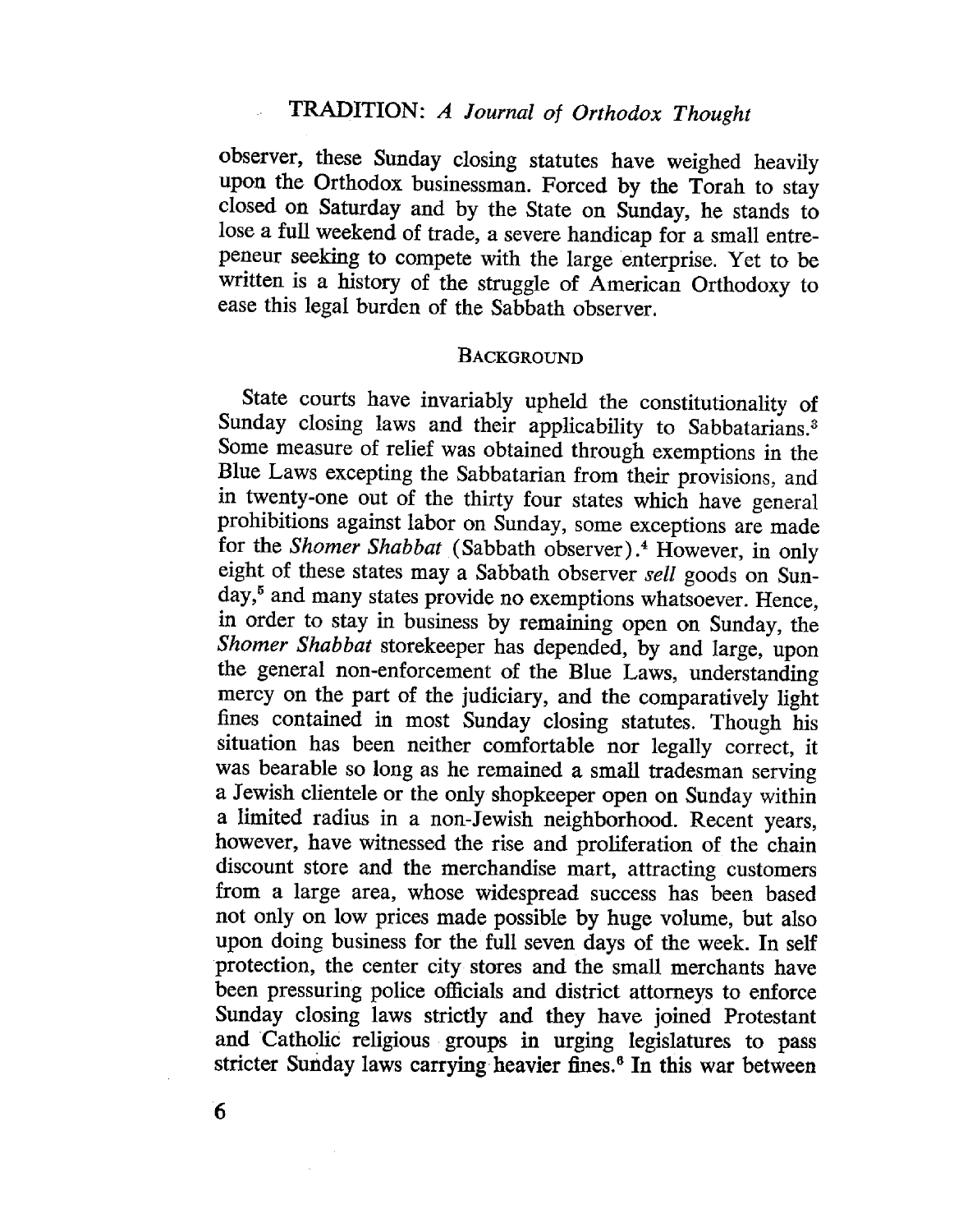## Is America a Christian Country?

competing commercial institutions, the Sabbath-observing small shopkeeper has found himself in an especially vulnerable position. His hope lay in challenging before the Supreme Court of the United States the entire concept of the Blue Law, as being an unconstitutional establishment of religion 'tending to prohibit the free exercise of Judaism. In Braunfeld et al vs. Gibbons<sup>7</sup>, the Supreme Court squashed that possibility.

### THE CASE

The Braunfeld case was instituted by five Orthodox clothing and furniture merchants in Philadelphia to enjoin the enforcement of a 1959 law raising the fine for selling clothing and home furnishings on Sunday from \$4.00 to \$100.00 for every offense.8 Alleging that each of them "does a substantial amount of business on Sundays," and that Braunfeld especially "will be unable to continue in his business if he may not stay open on Sunday and he will thereby lose his capital investment," they argued, first, that the economic consequences of staying closed on Sunday in. addition to Saturday tends to compel them to abandon observance of the Sabbath and thus the State interferes with the free exercise of Orthodox Judaism. Secondly, the Sunday closing laws of Pennsylvania establish a Christian religious doctrine as the law of the State and prefer Christian sects to other denomiations. The first point was economically obvious. The second argument was substantiated through the language of the original Blue Law of Pennsylvania "that, according to the example of the primitive Christians, and for the ease of the creation, every fist day of the week, called the Lord's day, people shall abstain from their usual and common toil and labour. That, whether masters, parents, chidren, or servants, they may the better dispose themselves to read the Scriptures of truth at home, or to frequent such meetings of religious worship abroad...";<sup>9</sup> the wording of the existing basic Sunday closing law, prohibiting the performance of any worldly employment or labor whatsoever "on the Lord's Day, commonly called Sun $day''$ ;<sup>10</sup> and the justification given by the judiciary for enforcing Sunday closings because "Christianity is part of the common

7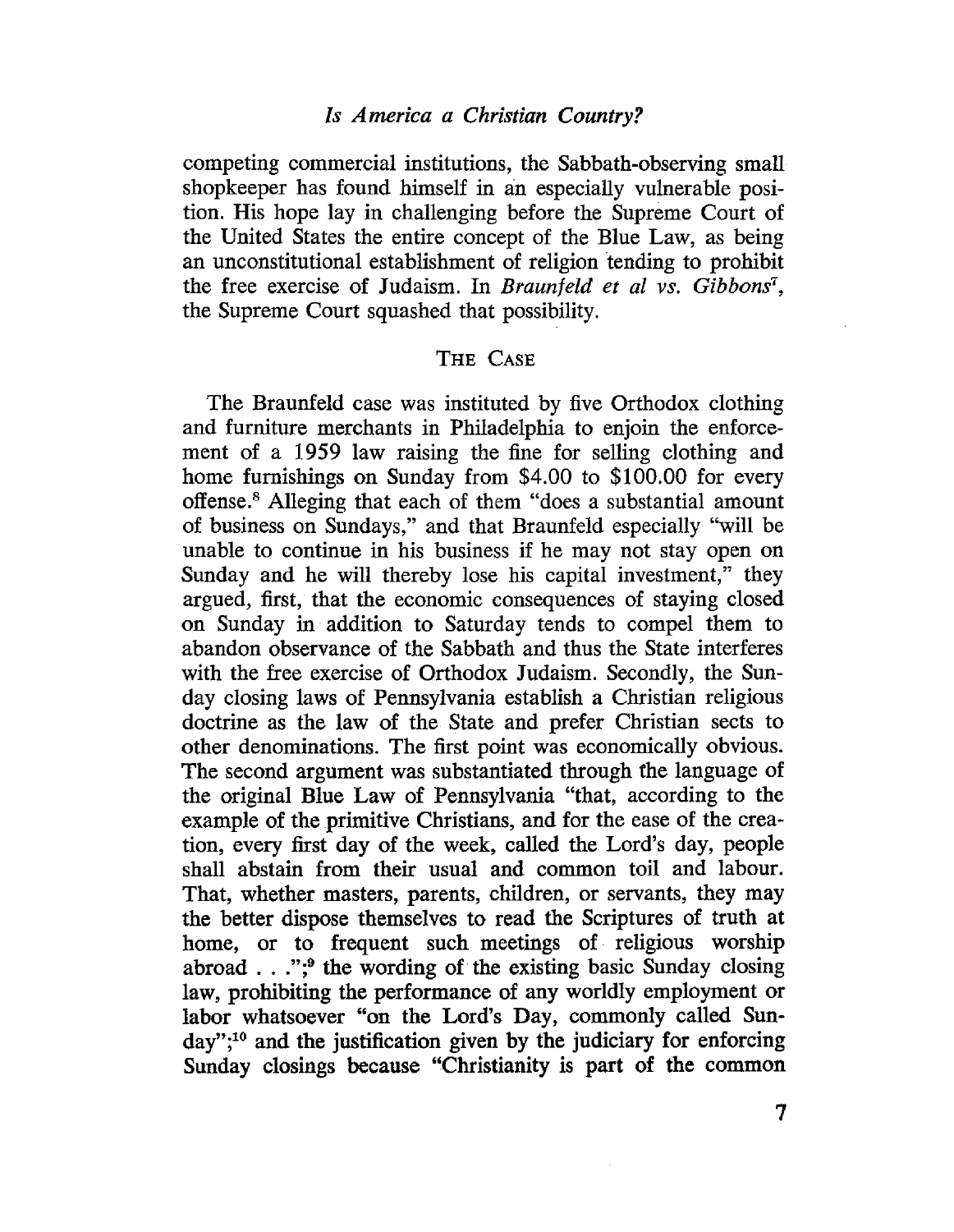law of Pennsylvania and its people are Christian people. Sunday is the holy day among Christians."<sup>11</sup> "The Christian religion, and the sanctity of Sunday as a holy day, is an inseparable part of our fundamental law . . . With our understanding, that our people profess Christianity, we cannot assume that there is any change in our fundamental law that would convert Sunday into a worldly day."12

A Supreme Court divided 6 to 3 upheld Pennsylvania's 1959 Sunday closing act.13 Blue Laws, said the majority of the Court, do not prevent an Orthodox Jew from fully exercising his religion. "Fully recognizing that the alternative open to appellants [Sabbath observers] and others similarly situated - retaining their present occupation and incurring economic disadvantage or engaging in some other commercial activity which does not call for either Saturday or Sunday labor - may well result in some financial sacrifice in order to observe their religious beliefs, still the option is wholly different than when the legislation attempts to make a religious practice itself unlawful."<sup>14</sup>

Nor do Blue Laws constitute an "establishment" of Christianity by the state. Although their origin was indubitably religious, "In light of the evolution of our Sunday closing. laws through the centuries, of their more or less recent emphasis upon secular considerations, it is not difficult to discern that as presently written and administered, most of them, at least, are of a secular rather than of a religious character, and that presently they bear no relationship to establishment of religion as those words are used in the Constitution of the United States. . . The 'Establishment' Clause does not ban federal or state regulalation of conduct where reason or effect merely happens to coincide or harmonize with the tenents of some or all religions."15 ". . . The State's purpose is not merely to provide a one-day-in seven work stoppage. In addition to this, the State seeks to set one day apart from all others as a day of rest, repose, recreation and tranquility  $-$  a day which all members of the family and community have the opportunity to spend and enjoy together, a day in which there exists relative quiet and disassociation 'from the everyday intensity of commercial activities, a day in which people may visit friends and relatives who are not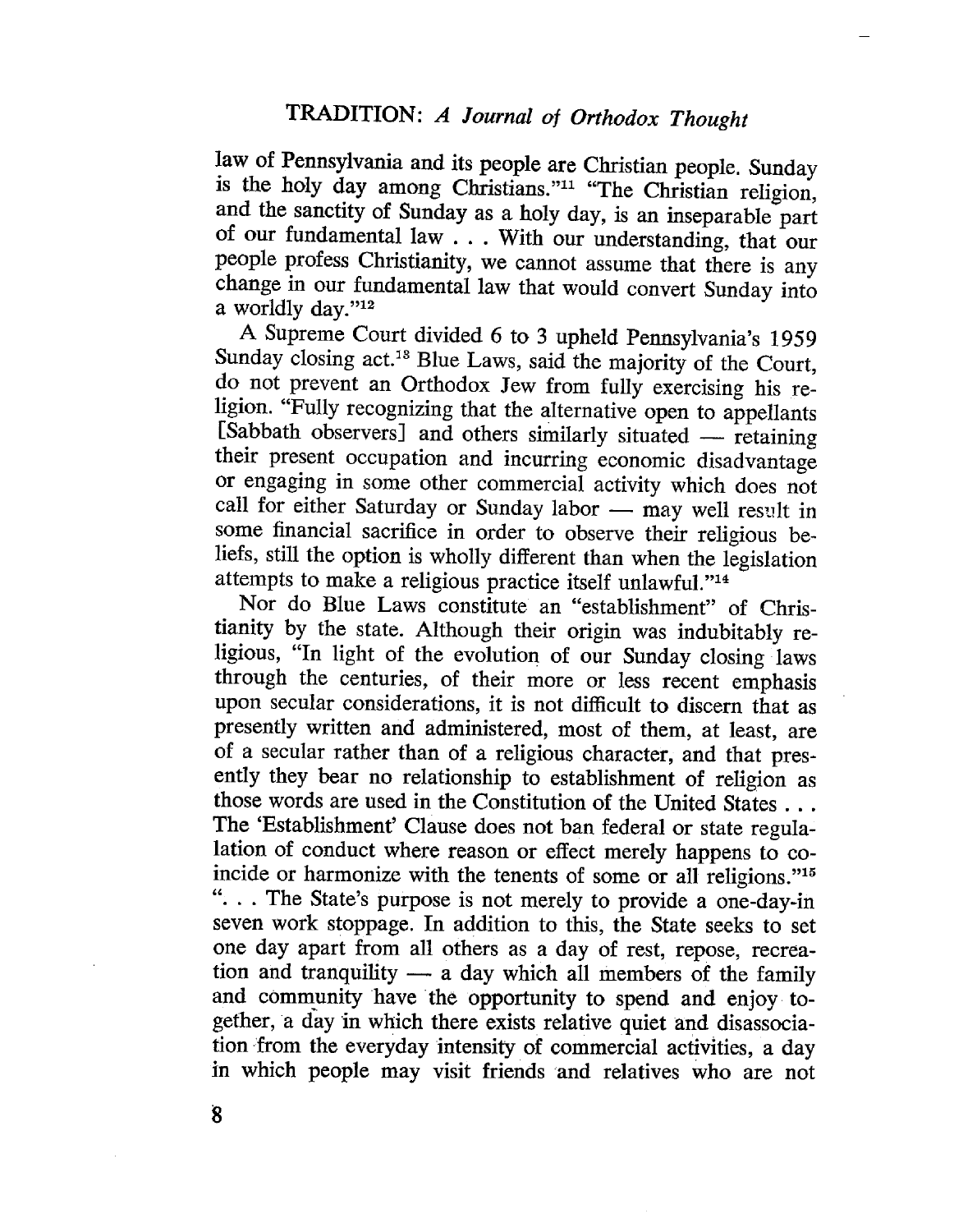available during working days."16

Even among the three dissenting judges, only one, Justice Douglas, saw in the Blue Laws an "establishment" of religion. The other two Justices, Brennan and Stewart, emphasize the restriction on the free exercise of religion. "Pennsylvania has passed a law which compels an Orthodox Jew to choose between his religious faith and his economic survival. That is a cruel choice. It is a choice which I think no State can constitutionally demand."17 "This clog upon the exercise of religion, this state imposed burden on Orthodox Judaism, has exactly the same economic effect as a tax levied on the sale of religious literature."<sup>18</sup> "The special protection which Sunday laws give the dominant religious groups and the penalty they place on minorities whose holy day is Saturday constitutes in my view state interference with the 'free exercise' of religion."19

#### **DISCUSSION**

However large an economic strain the Supreme Court's decision seems to place on the Shomer Shabbat, this writer, as an Orthodox Jew, cannot help but concur with its basic thesis. In challenging the validity of the Blue Laws, traditional Jewry is in an anomalous position. In Israel, Orthodoxy demands that all Jewish establishments must be closed on Shabbat regardless of the convictions. of individual Jews, on the theory that the Shabbat requires a general atmosphere of quiet and peace. as well as on the ground that each Jew bears responsibilty for the sins of his fellow Jews. In America, on the other hand, Blue Laws are opposed on the principle that "religious liberty is impaired if any person is penalized for adhering to his religious beliefs, or for not adhering tò any religious belief, so long as he neither interferes with the rights of others nor endangers the public peace or security."<sup>20</sup> Surely, what is right for Israel cannot be wrong for America.<sup>21</sup>

Nor is the Sabbath observer necessarily interested in the total invalidation of Sunday closing laws. Economically, he stands to gain very little thereby. As Justice Frankfurter pointed out, were there no Blue Laws and businesses generally were

9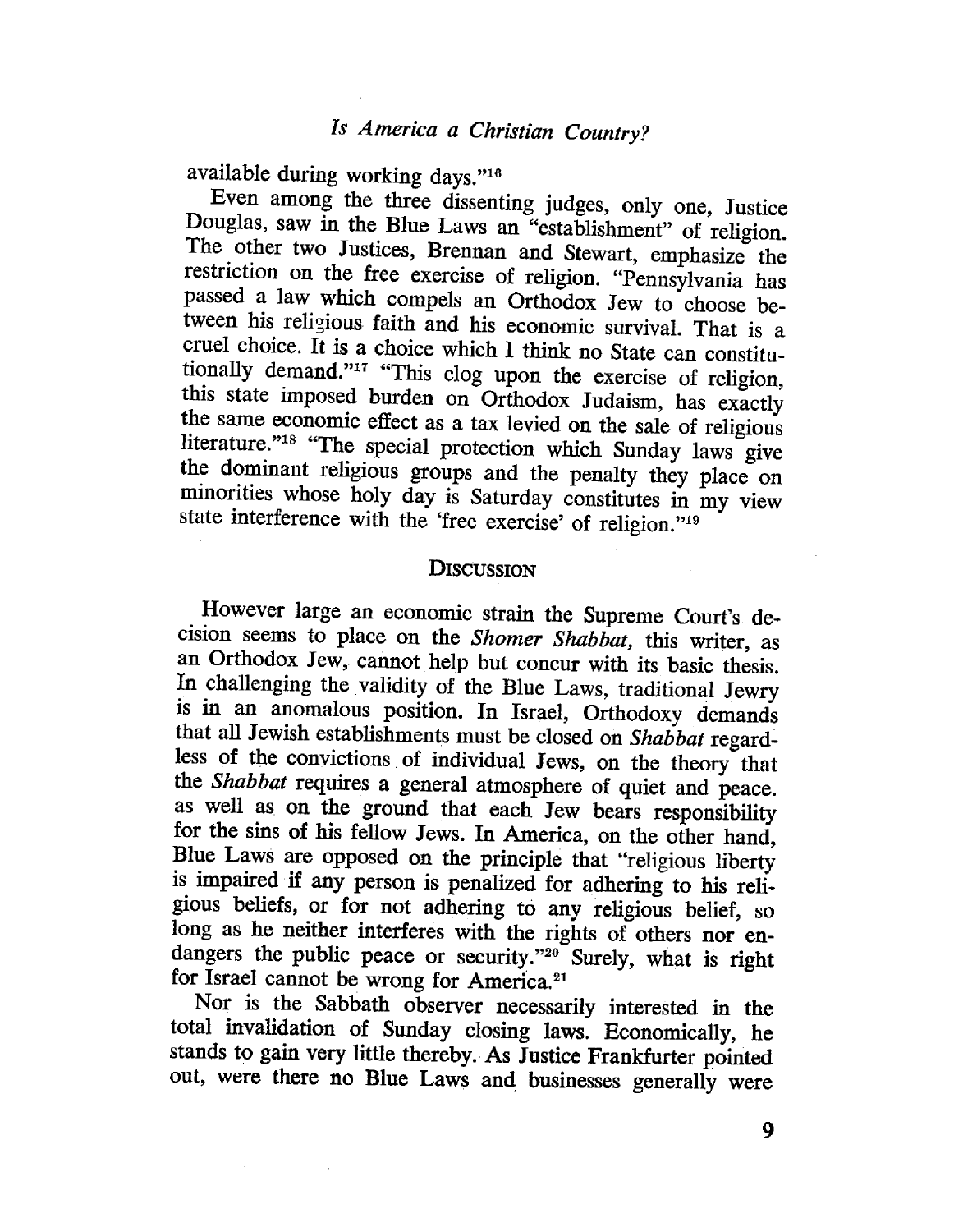open seven days a week, the Sabbath observer would be no better off financially than he is at present.<sup>22</sup> What the Sabbatarian really wants is the right to be open on Sunday, which can be made available through specifc exemptions, without the need of declaring all Sunday closing legislation unconstitutionaL. Yet such is the nature of the American governmental process, that, where statutory exception is unavailable by legislative mandate and relief has to come through the judiciary, the Constitutional argument has to be phrased in a manner that would make Sunday closing laws inapplicable even to the Christian. As a result, the Shomer Shabbat finds himself in the same corner with the discount house whose management is using the identical reasoning to stay open seven days a week, thus making difficult the observance of Shabbat for the Jewish storekeeper and of Sunday for the Christian one. This apparent partnership with the big merchandisers is, at best, an unnatural one for the Orthodox Jew and it is well that it will no longer exist.

. One must remember that the separation of religion and state written into the First Amendment bespeaks theological assumptions as well as practical considerations. The multiplicity of sects, the large number of unchurched, the need to win the support of religious minorities for a republic newly created these made any attempt at establishment politically dangerous. But there were ideological influences which were equally important in leading to separation.<sup>23</sup> The basic one was the assumption that religion was a private matter of conscience outside the scope of all civil authority. Roger Williams had developed the doctrine of the two tables, i.e. "that it was the business of the civil magistrate to enforce the injunctions of the second table of the Decalogue which concerned man's dealings with his fellow men, but that the punishment of offenses against the fist table, governing one's relations with God, was not within the proper sphere of the state." $24$  Thus the Baptist followers of Roger Williams argued that "religion is a concern between. God and the soul with which no human le, governing one's<br>roper sphere of the<br>ger Williams argued<br>and the soul with whi authority can intermeddle."<sup>25</sup> "The care of souls cannot belong to the civil magistrate, because his power consists only in out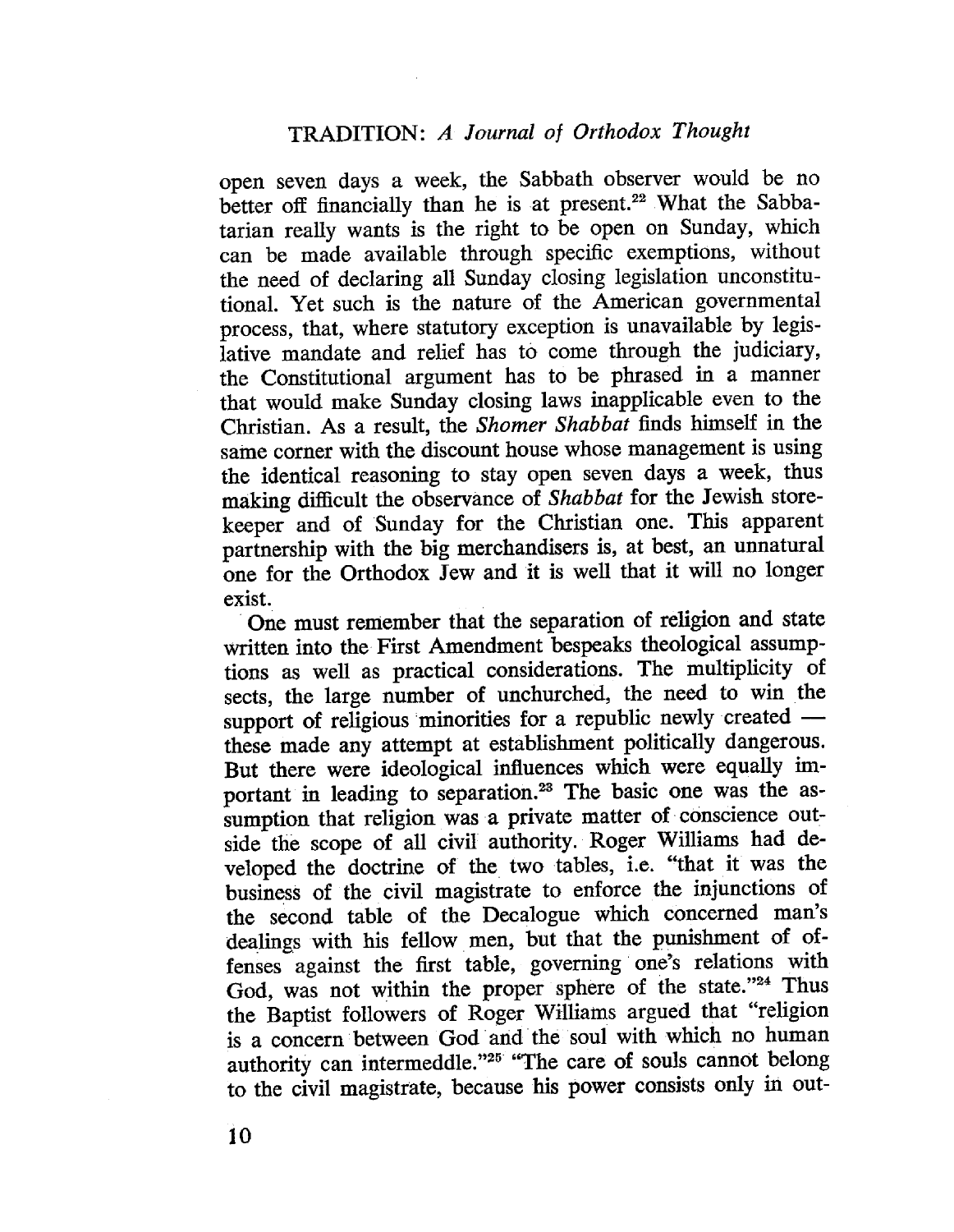ward force; but pure and saving religion consists in the inward persuasion of the mind, without which nothig can be acceptable to God."26

Implicit in this approach is the distinction between "faith" and "works" which was strengthened by the "Great Awakening" in the middle of the eighteenth century, $27$  the evangelical religious revival which made the experience of conversion important to salvation. If faith by the sinner in divine grace is the essential religious act, the state, of course, could not possibly interfere. A curtain was drawn between what was supposed to pertain to Caesar and what belonged to God. This theology, stressing the individual affirmation, fitted in with the concept that every man should read and interpret the Bible for himself and that the relationship between God and man is not only direct but complete. Where each man could place his own gloss on the scriptures, and where his religion was solely an  $I$  — Thou relationship, outsiders, represented by the state, could not step in. The ultimate result is not only a separation between church and state, but also between religion and politics.<sup>28</sup>

Any knowledgeable traditional Jew can appreciate the gul between the outlook of the Torah and this faith-centered individualistic Protestantism. Without embarking on a prolonged exposition of Judaism, it contains far more than the subjective element of belief. The drama of Judaism is played out in the arena of Torah and Mitzvot. Objective deeds are the links between God and man. "Jewish law is in a sense, a science of deeds."29 Judaism can also be defined as a science of life. Whatever man does, even in his capacity as a citizen, possesses religious signifcance. The collectivity, too, is permeated with sanctity. "Çommunity is not something external to man and alien to his essential nature. On the contrary, it is that through which man realzes his personality and in which he actualizes his being."30 The unity between God, society, and man is organic. Hence Judaism does not distinguish between civil and ecclesiastical law, between the law of sacrifices, the law of marriage, and the law of damages. Be'khol derakhekha da'ehu, God must be, as He can be, affirmed in every act of life. The Torah cannot be left outside. when the representatives of the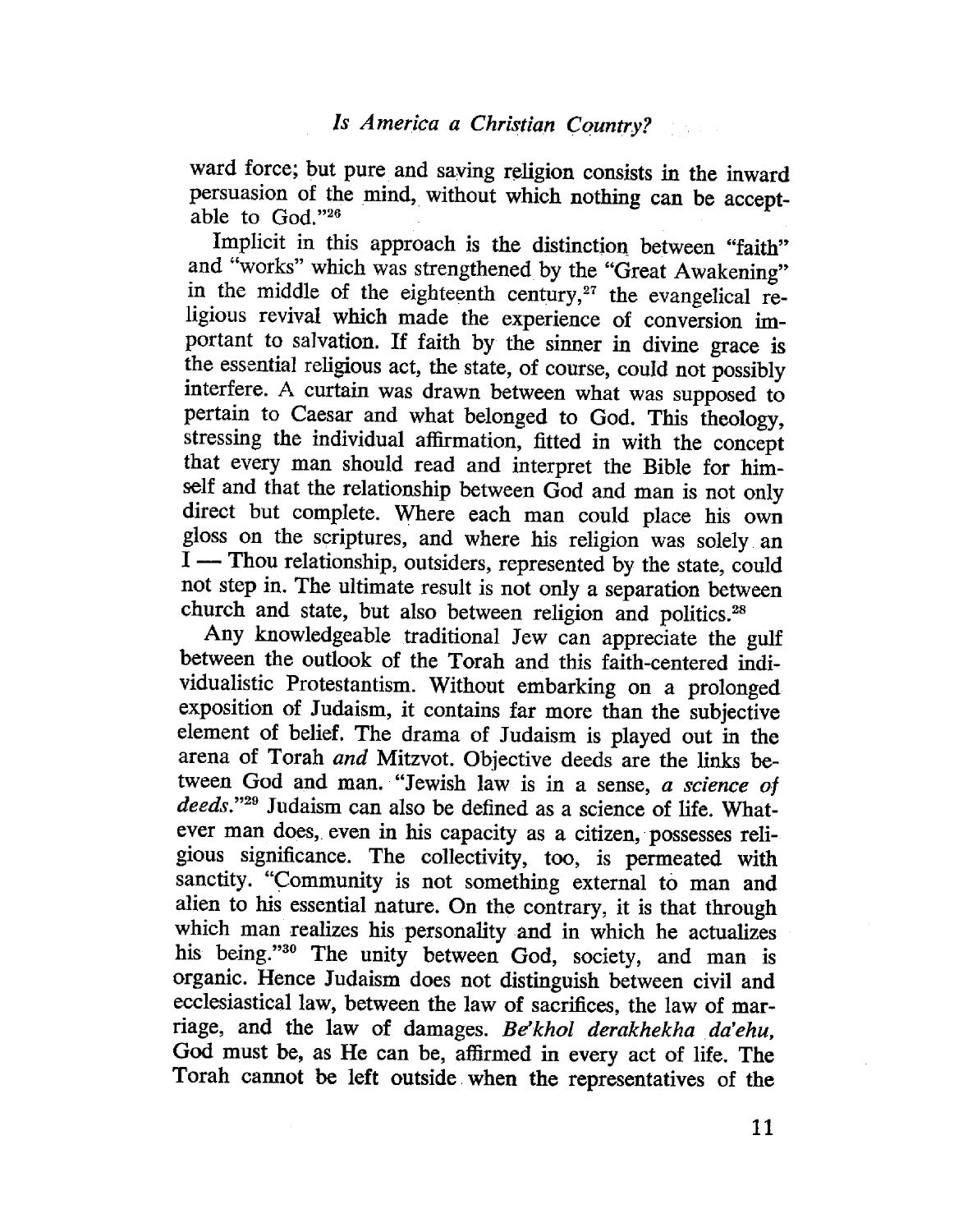people make the decisions needed for running a state or when they pass the laws which govern citizen and body politic. Political life is but one aspect of the religious.

The Jewish theology of politics unfortunately leaves American Orthodoxy impaled on the horns of a dilemma whenever it must deal with a governmental manifestation of Christian practice or value. To assert that the influence of Christianity should stop at the chambers of the legislature is to deny to the Christian faith what we claim for our own. And yet practical exigency has forced traditional Judaism time after time to argue for a theory of separation between religion and government which contradicts its own basic attitudes. This schizophrenia has left our Christian neighbors wondering whether the religious Jew realy is what he claims to be.

The fact is that even such a statement as "Christianity is part of the common law of Pennsylvania,"31 used to uphold that state's Blue Laws, contains a large element of truth. Obviously, a nation which in its Federal and most state constitutions bars government from establishing a religion, and numbers among its citizens Catholics as well as Protestants of many opinions, is not going to give special status to any brand of Christianity without running into difficulty. Therefore, "Although it has been broadly said that Christianity is part and parcel of the common law, and that the Bible is the foundation of the common law, this statement has been held to have application only in a qualified sense, in that, as it appears in the title Blasphemy, the law will not permit Christianity to be reviled and ridiculed openly, and will punish such acts as tending to a breach of the peace and jeopardy of the public welfare. Other authority in fact holds that in America there has never been any union of the church and the state, that the legislative control lies exclusively over things temporal, and that neither Christianity nor any other system of religion constitutes a part of our common law."32 Nonetheless, however far Christianity must be removed legally from official government action, sociologically speaking, America is a Christian country. The overwhelming majority of Americans consider themselves Christians. Over half are formally affiliated with a Christian Church.<sup>33</sup> Almost all Americans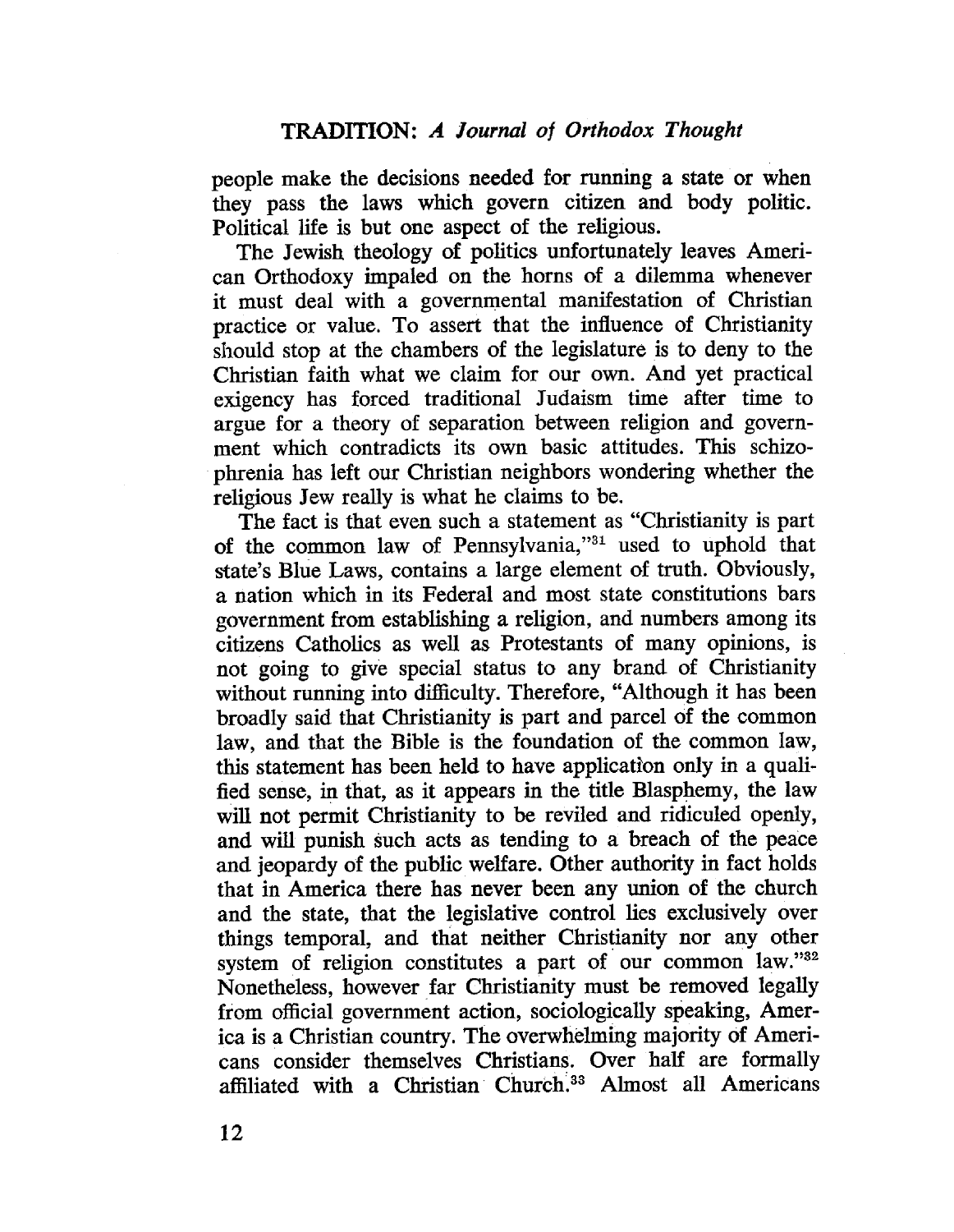celebrate Christmas and most also observe Easter. Weddings and funerals are commonly conducted by clergymen. The public schools are permeated with the Protestant spirt. Culturally, the thread of Christian practice and thought runs through the entire fabric of American life, its depth having been evidenced in the last Presidential election. In some sense, at least, Americans are a Christian people.

Therefore, whatever the constitutional barriers, it was inevitable that Christianity should find its way into the law. Without entering into any jurisprudential discussion concerning the nature of law, few will protest Jerome Hall's felicitous description of "law as cultural fact."34 The interpenetration of law by the ethical and religious norms of society is undeniable. American Christianity is expressed not only in carols and Easter pageants in the public schools, crèches on public property, official Good Friday observance, or Sunday closing statutes. Its views and concepts have shaped the laws of marriage and divorce, custody and adoption arrangements, censorship and obscenity statutes, and even the prescription of contraceptive advice. These manifestations of Christian values may affect more people more deeply than outright aid or hinderance to religion. A childless Jewish husband in New York who, according to Jewish law, cannot continue to live with his spouse because of her immodest behavior, and yet who is unable to obtain a civil divorce for lack of proof of adultery, may find himself unable to fulfill the mitzvah of procreation because of the Christian dogma against divorces. Yet it is generally accepted that, whatever the religious motivations, these statutes are legitimate formulations of the state's interest in preserving the health, safety, and morals of its inhabitants.

It is againt such a background that one must read the judicial opinons which have consistently upheld the Blue Laws. It is true that Blue Laws originated as religious measures to insure proper religious observance of Sunday, but divorce laws, too, sprang from ecclesiastic courts.<sup>35</sup> It is also a fact that Blue Laws help the religious Christian observe Sunday properly; but so do divorce statutes keep the Catholic in line. Hence the observation made by Justice Frankfurter cannot be gainsaid: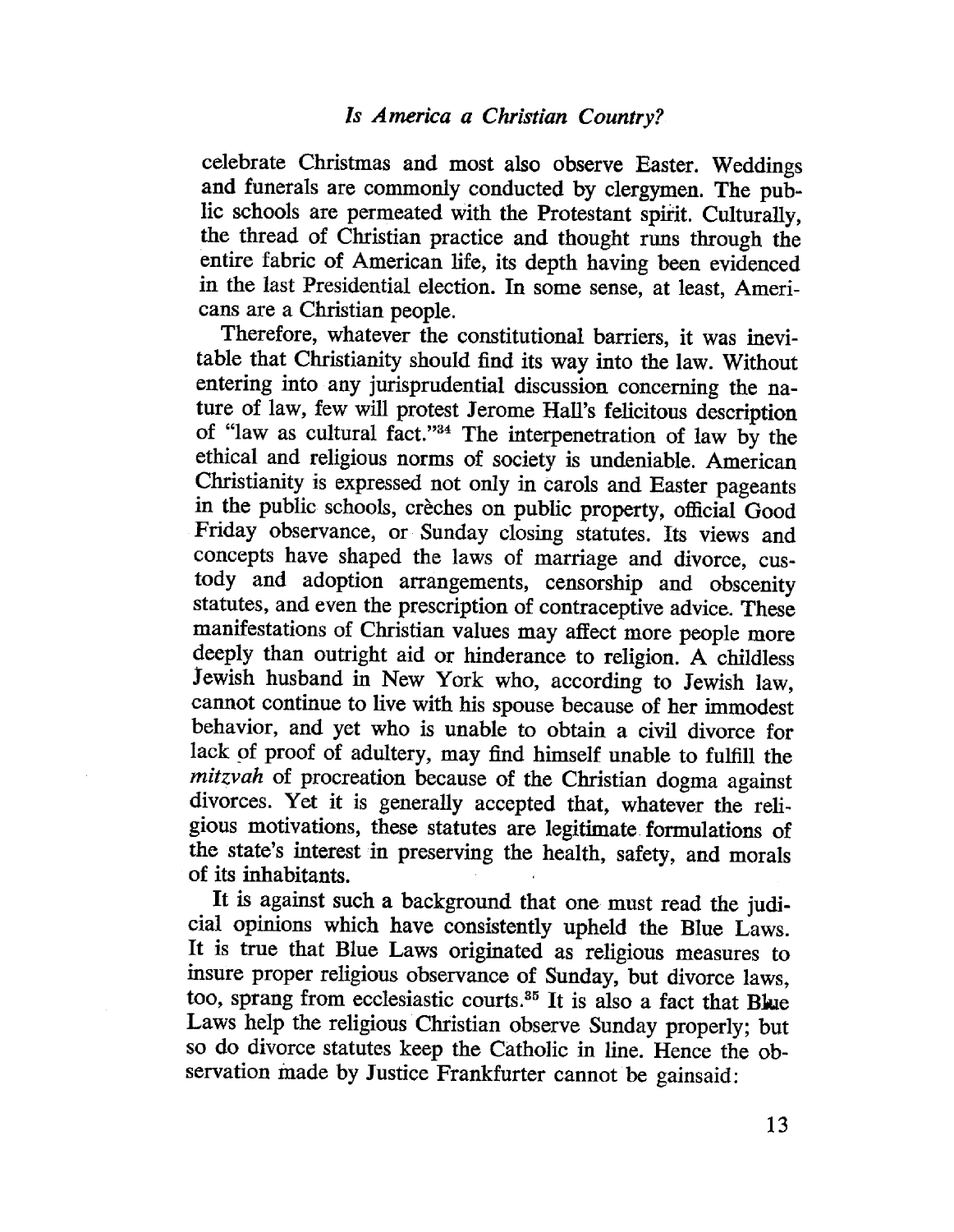It cannot be fairly denied that the institution of Sunday as a time whose occupations and atmosphere difer from those of other days of the week has now been a portion of the American cultural scene since well before the Constitution; that for many milions of people life has a hebdomadal rhythm in which this day, with all its particular associations, is the recurrent note of repose.36

#### **STRATEGY**

Having said all this in favor of the constitutionality of Blue Laws, the question still remains: What about the Sabbath observer? Can the law offer him any help to offset his economic handicap?

As indicated earlier, the Sabbath observer is interested primarily in a broad exemption permitting him to do on Sunday whatever non-Jews may do on Saturday. In a few states, such an excepton exists and there the Shomer Shabbat has received equal treatment at the hands of the law. In most states, though, exceptions are either inadequate or non-existent. In these jurisdictions, Orthodox Jewry must make a concentrated effort to have comprehensive exemptions enacted.

Shamefacedly, it must be admitted that if today the law inadequately protects the Sabbatarian, the blame rests not upon Christian groups hostile to genuine Sabbath observers as much as upon a Jewish community that has given up Sabbath observance as a fact, and, in many cases, even as an ideaL. When Jews throughout America have been ready to accept Sunday as the time for rest and recreation, when the Sabbath has become to them the chief busÎness day of the. week, and when the non-Orthodox Jew who does not accept full observance of the Sabbath as a contemporarily valid principle of the Torah has been permitted to draw the image of what Judaism is and how it is practiced before the eyes of Christian America — how should Christians know that there are Jews making substantial economic sacrifices to observe Saturday as a true Shabbat? Here, as elsewhere, the way of the Orthodox is difficult not because he difers from the Christian, but because he differs from the majority of his fellow Jews. Hence the fist step that needs to to be taken in order to obtain for the Sabbatarian legislative ex-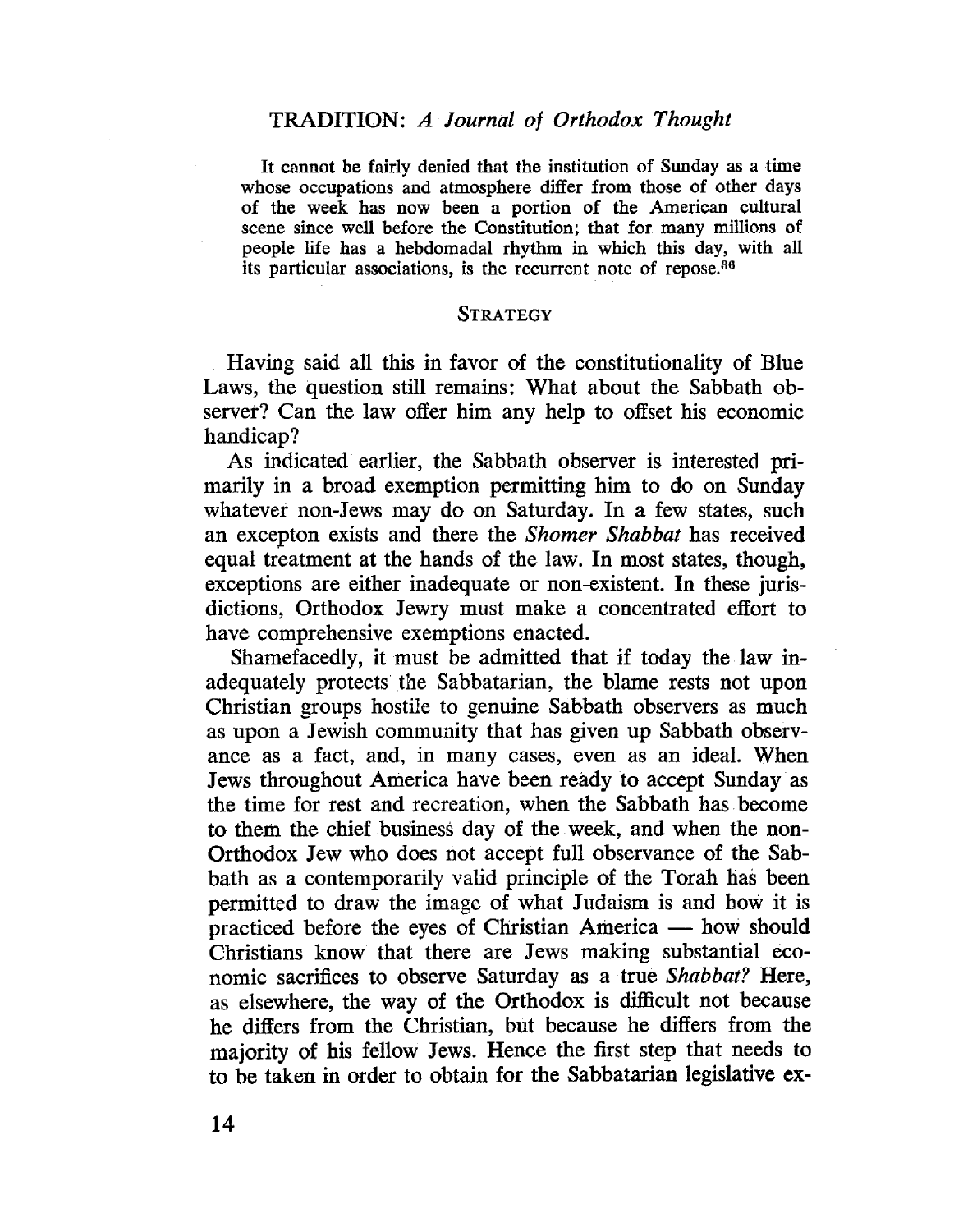emption from Sunday closing laws is an educational effort to inform opinion-making Christians of the existence of a substantial number of Jews who are Shomrei Shabbat. At the same time, the Jewish community must be taught that whatever individual standards of practice may be, every Jew has a moral responsibilty to ease the path of full Sabbath observance. Thirdly, the point must be made clearly and strongly that Jews are not advocating the abolition of Sunday closing laws; that their sole interest is in an exemption for Sabbath observers. Things being what they are today, these tasks will not be easy.<sup>37</sup>

The spread of discount and chain stores which are open on Sunday has turned the question of Sunday closings into an economic battlefield between competing business interests,<sup>38</sup> obscuring completely the rights of a Sabbatarian to practice his religion without suffering undue economic penalties. To ask to stay open on Sunday has become tantamount to seeking improper competitive advantages. Even the Supreme Court was concerned with the financial benefits that a Sabbath observer might derive on Sunday. "To allow only people who rest on a day other than Sunday to keep their businesses open on that day might well provide these people with an economic advantage over their competitors who must remain closed on that day; this might cause the Sunday-observers to complain that their religions are being discriminated against. With this competitive advantage existing, there could well be the temptation for some, in order to keep their businesses open on Sunday, to assert that they have religious convictions which compel them to close their businesses on what had formerly been their least profitable day. This might make necessary a state conducted inquiry into the sincerity of the individual's religious beliefs, a practice which a state might believe would itself run afoul of the spirit of constitutionally protected religious guarantees  $\ldots$  "<sup>39</sup> The initial reaction of a Christian to talk about an exemption is that someone is trying to find a way of evading the Blue Laws. Therefore, there must be persistent emphasis that traditional Jewry is not challenging the concept of the Blue Laws as they apply to Christians. The goal is freedom of worship, not disestablishment. Whether the Jewish agencies in the Civil Right field will be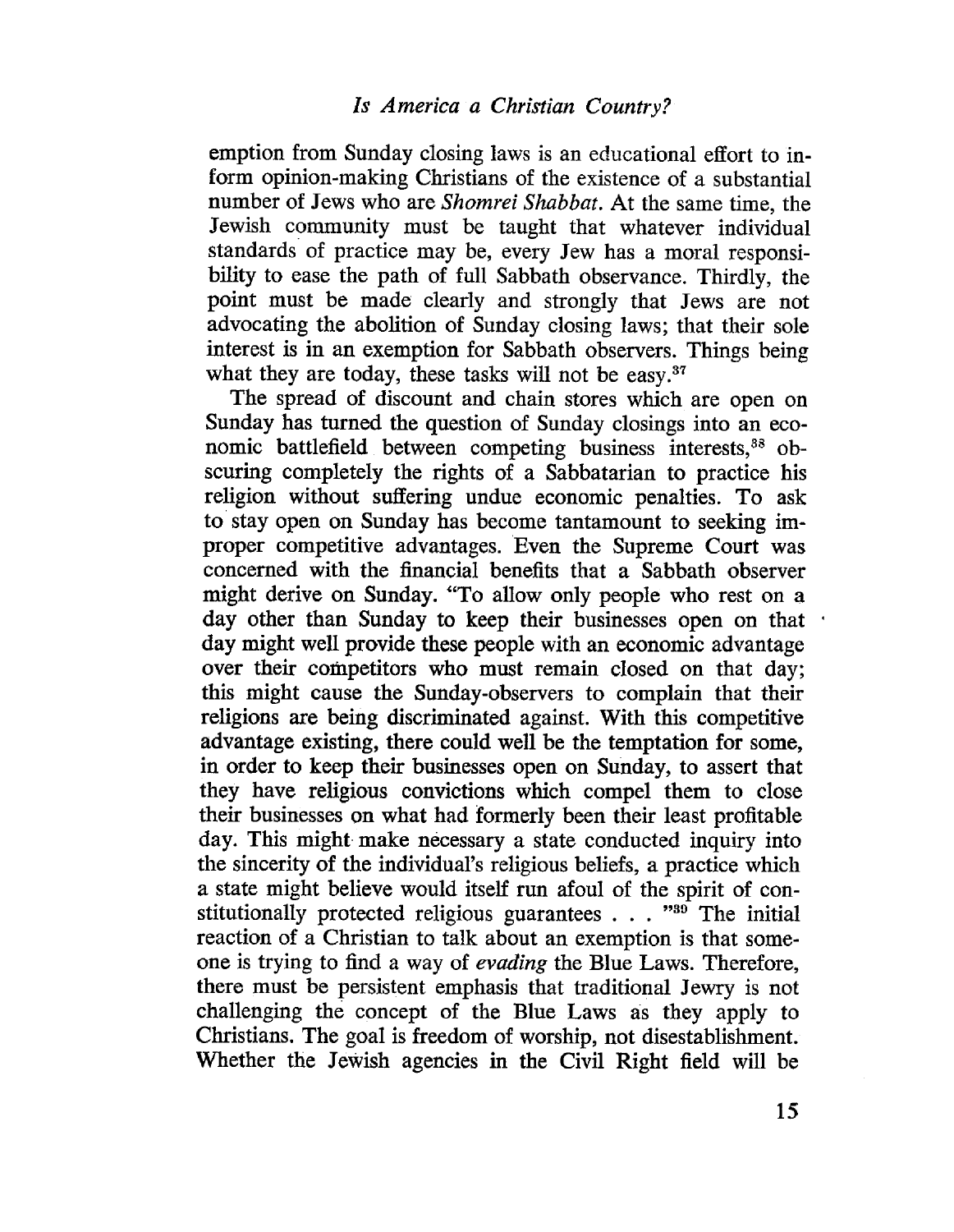willing to accept the constitutionality of Blue Laws remains to be seen. The Orthodox Jew cannot do otherwise.

Nor can traditional Jewry long evade some dialogue with the Roman Catholic Church concerning each other's aspirations and needs. Sunday closing laws originated with Protestant Christianity, Catholic dogma permitting business on Sunday after attendance at mass. $40$  Today, it is the Protestant who has a flexible attitude toward the Blue Laws, while the Catholic has become their strongest defender. 41 The change in Catholic attitude probably flows from the belief that Blue Laws slow secularization, encourage Church attendance, and help preserve the family. Despite the Catholic's present intrasigent opposition to any modifcation, it is this writer's opinon that the Church would be quite sympathetic to the Sabbatarian once it has learned to distinguish him from the non-observant Blue Law violator, and would agree to broad exemptions in his favor. Unfortunately, Orthodoxy has permitted non-traditional forces in Jewish life to shape its outlook toward Catholicism, and this essentially negative bias, based in considerable measure upon the historic tensions of the past, has made conversation between the two groups difficult. Yet there are significant areas of religious outlook where Catholicism and Orthodoxy share agreement, so that mutual understanding could rebound to their common benefit. Certain-. ly a sympathetic attitude by the Church towards the Sabbath observer would be quite helpful in securing the enactment of exemptive legislation.

In sum, the constitutional validation of the Blue Laws is perhaps God's challenge to American Jewry to make some serious efforts on behalf of those "who keep the Sabbath from pro~ faning it."

#### NOTES

'.-

1. "Nor shall any state deprive any person of life, liberty, or property, without due process of law." Cantwell v. Connecticut, 310 U.S. 296 (1940), held that the Fourteenth Amendment made the legislatures of the states as incompetent as Congress to enact laws establishing a religion or prohibiting its free exercise.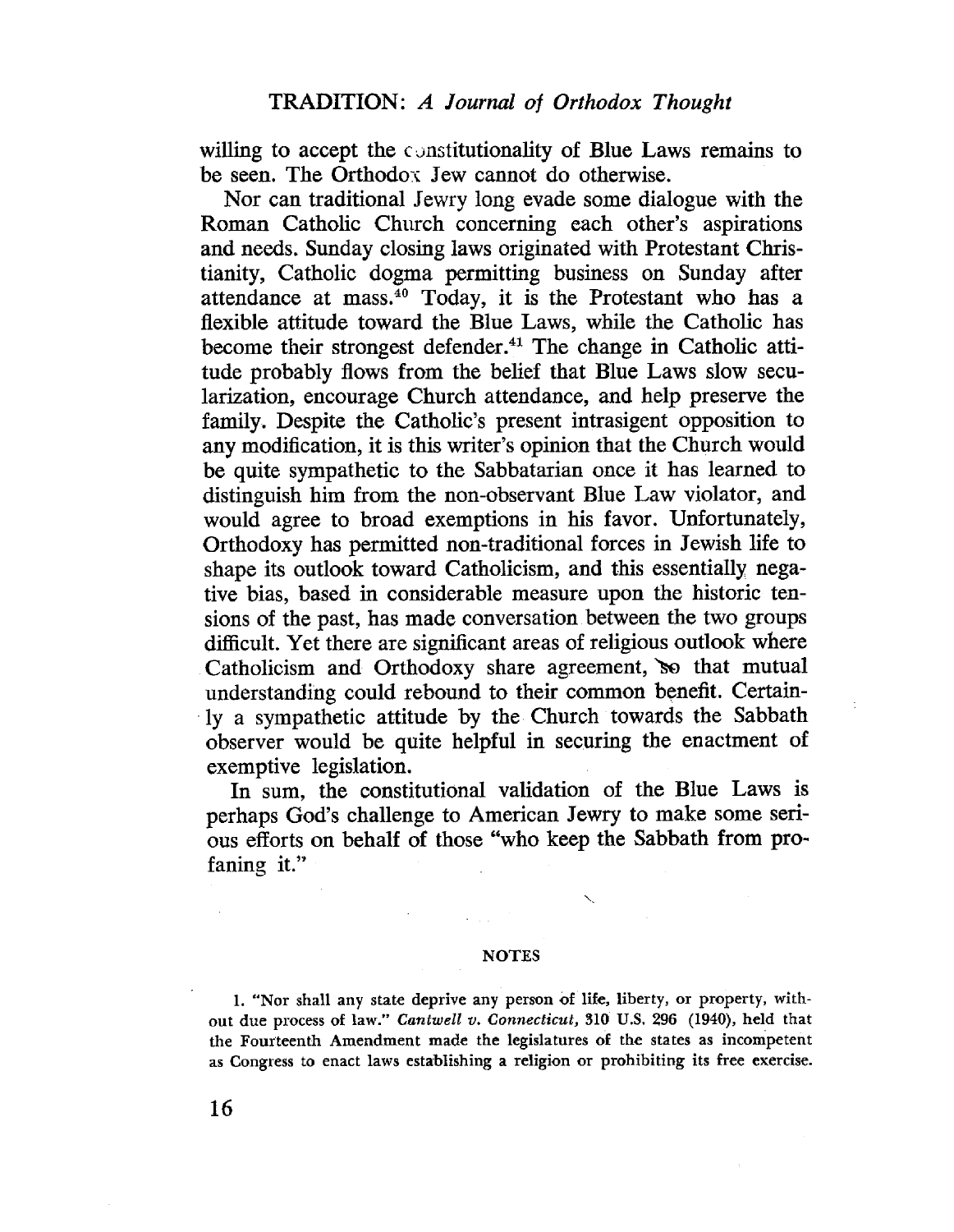2. See "The Supreme Court And The Establishment and Free Exercise of Religion," by Maximilian W. Kempner, in Religion and The Free Society (The Fund for the Republic: 1958), pp. 65 ff.

3. See Justice Frankfurter's opinion in Braunfeld et al. v. Gibbons, 29 U.S. Law Week 4512, 4534.

4. Ibid., Footnote 103, p. 4535. These include Indiana, Kansas, Kentucky, Massachusetts, Michigan, Missouri, Nebraska, New Jersey, New York, North Dakota, Ohio, Oklahoma, Rhode Island, South Dakota, Texas, Virginia, Washington, West Virginia, and probably Connecticut and Maine.

5. Ibid., Footnote 104, p. 4536. The states are Indiana, Kentucky, Michigan, Nebraska, Ohio, Oklahoma, Virginia, and West Virginia.

6. See Summary of Proceedings, Conference on Developments in Pennsylvania regarding Sunday dosings, convened by the Joint Advisory Committee of the Synagogue Council of America and the National Community Relations Advisory Council, Harrisburg, Pennsylvania, September II, 1958.

7. 29 U.S. Law Week 4512, May 29, 1961. Three other cases challenging Blue Laws were decided at the same time: McGowan v. State, 29 L.W.4488 (a general store open seven days a week); Two Guys From Harrison-Allentown, Inc., v. McGinley, 29 L.W.4500 (a discount house open seven days a week); and Crown Kosher Market v. Gallagher, companion case to Braunfeld v. Gibbons (closed on Saturdays).

8. The Act of August 10, 1959, P.L.660, 18 Purd. Stat. 4699.10. Compare with the basic Sunday dosing law of April 22, 1794, 3SM. L.177.

. 9. From the Great Law of December 7, 1682. A fuller quotation might be helpful as well as interesting:

"Whereas, ye glory of Almighty God and ye good of Mankind, is ye reason and end of government, and therefore, government in itself is a venerable ordinance of God; And - forasmuch as it is principally desired and intended by ye proprietary and governor, and ye freemen of ye province of Pennsylvania, and territory thereunto belonging, to make and establish such laws as shall best preserve true Christians, and civil liberty, in opposition to all unchristian, licentious and unjust practices, whereby God may have his due, Caeasar his due, and ye people their due, from tiranny and oppression on ye one side, and insolvency and licentiousness on ye other, so that ye best and firmest foundation may be laid for ye present and future happiness iboth of ye governor and peple of this province and territorys aforesaid, and their posterity.

"Be it therefore enacted by William Penn, Proprietary and Governor, by, and with ye advice and consent of the deputys of ye freemen of this province and counties aforesaid in assembly mett, and by ye authority of ye same, that these following chapters and paragraphs shall be the laws of Pennsylvania and the territorys thereof. Chap. 1. Almighty God, being only Lord of conscience, father of lyghts and spirits, and ye author as well as object of all Divine knowledge, faith, and Worship, who only can enlighten ye minds, and persuade and convince ye understandings of peple in due reverence to his sov-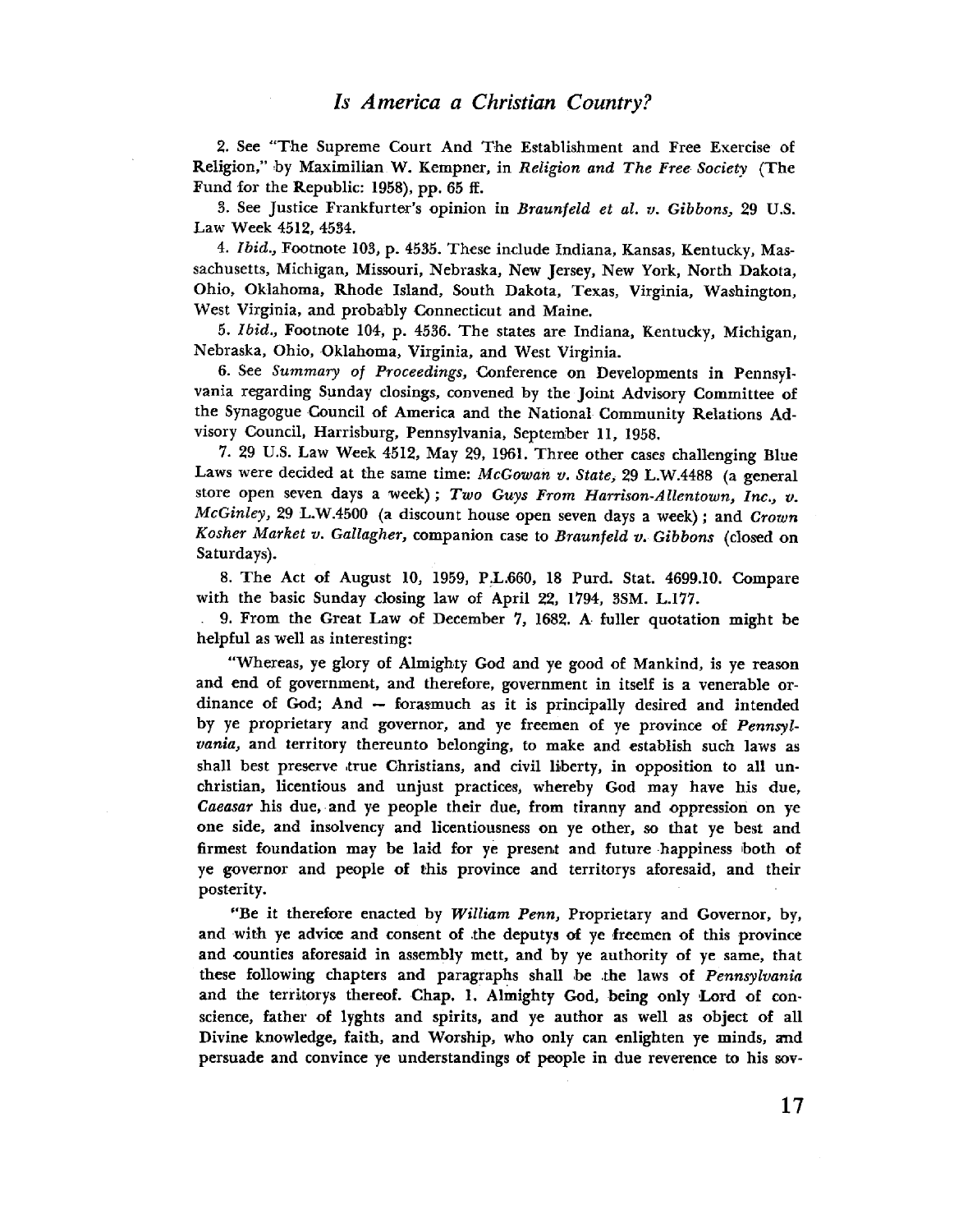ereinty over the souls of mankind... Be it enacted by the authority aforesaid, that. . . to the end that looseness, irreligion, and atheism may not creep in under pretense of conscience in this Providence, Be it further enacted by the authority aforesaid, that, according to the example of the primitive Christians, and for the ease of the creation, every first day of the week, called the Lord's day, people shall abstain from their usual and common toil and labour, that, whether masters, parents, children, or servants, they may the better dispose themselves to read the Scriptures of truth at home, or to frequent such meetings of religious worship abroad as may suit their respective persuasions."

10. See note 8, supra.

11. Commonwealth ex. rel. v. American Baseball Club of Phila., 290 Pa.136, 143, 138 A. 497 (1927).

12. Commonwealth v. Coleman, 60 Pa. Superior Ct. 380, 385 (1915).

13. Chief Justice Warren wrote the Majority Opinion; Justice Frankfurter authored a lengthy Concurring Opinion with Justice Harlan; Jutices Brennan, Douglas, and Stewart dissented.

14. 29 Law Week at p. 4514.

15. McGowan v. State, 29 Law Week 4488, 4495.

16. Ibid., p. 4497.

17. Justice Stewart, Law Week, p. 4517.

18. Justice Brennan, with Justice Stewart concurring, Law Week, p. 4517.

19. Justice Douglas, Law Week, p. 4576.

20. Brief of the Synagogue Council of America and National Community Relations Advisory Council filed with the Supreme Court of the United States in the cases of Gallagher v. Crown Kosher Super Market and Braunfeld et al. v. Gibbons, p. 4 .

21. Of course, unlike America, Israel has no written constitution serving to restrict the powers of the Knesset. Nonetheless, questions of religious freedom and religious establishment agitate Israelis. See Israel's Emerging Constitution, by Rabbi Emanuel Rackman (New York: Columbia University Press. 1955), Chapter IX.

22. Law Week, p. 4537.

23. See Church, State and Freedom, by Leo Pfeffer (1953), Chapter iv.

24. Ibid., 75.

25. Quoted from a memorial by Isaac Backus in ibid., p. 89.

26. Quoted in *ibid.*, p. 91.

27. See A History of Christianity, by Kenneth Scott Latourette (1953), pp. 957 fl.

28. See Mixing Religion and Politics by Wiliam Muehl (1958), an acute criticism of individualism in politics. .

29. God In Search of Man, by Abraham J. Heschel (Philadelphia: Jewish Publication Society, 1956), p. 292 and Chapters 28 and 29. See In His Image, by Dr. Samuel Belkin (New York: Abelard-Schuman, 1960), Introduction.

30. Judaism and Modern Man, by Wil Herberg (New York: Meridian J.P.S., 1959) , p. 135.  $\sim$   $^{\prime}$  .

31. See notes 15 and 16, supra.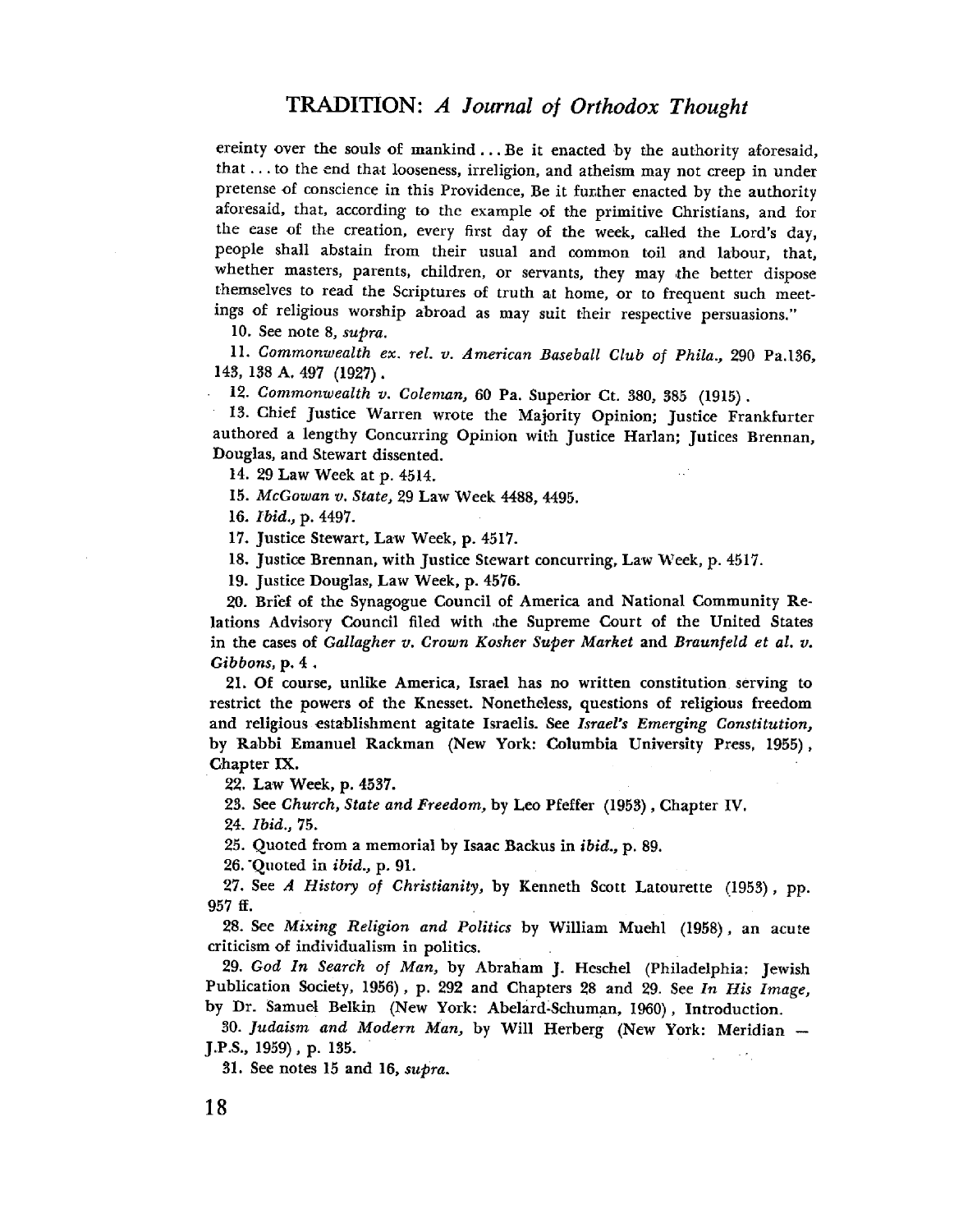### Is America a Christian Country?

32. 15 C.J.S. 615, "Common Law," see 6. Compare with Vidal v. Girard's Executors, 43 U.s. (2 How.) 127,198, ii L. Ed. 205, 234 (1844).

"It is also said, and truly, that the Christian religion is a part of the common law of Pennsylvania. But this proposition is to be received with its appropriate qualifications, and in connection with the bill of rights of that State, as found in its constitution of government. The constitution of 1790 expressly declares, 'that all men have a natural and indefeasible right to worship AImighty God according to the dictates of their own consciences; no man can of right be compelled to attend, erect or support any place of worship, or to maintain any ministry against his consent; no human authority can, in any case whatever, control or interfere with the rights of conscience; and no pref. erence shall ever be given by law to any religious establishments or modes of worship.' Language more comprehensive for the complete protection of every variety of religious opinion could scarcely be used; and it must have been intended to extend equally to all sects, whether they believed in Christianity or not, and whether they were Jews or infidels. So that we are compelled to admit that although Christianity be a part of common law of the State, yet it is so in this qualified sense, that its divine origin and truth are admitted and therefore it is not maliciously and openly reviled and blasphemed against, to the annoyance of believers or the injury of the public."

33. Almost 110 million Americans, 63% of the total, were church members in 1958, according to the Yearbook of American Churches, published by the National Council of Churches. See "Religion As a Source of Tension," by William Clancy, in Religion and the Free Society, published by The Fund for the Republic (1958).

34. Chapter heading in Living Law of Democratic Society, by Jerome Hall (1949). See in his Readings in Jurisprudence (1938) the chapters on "Social Functionalism" and "Law and Custom."

35. 27A. C.).S., Divorce 83, p. 17. See Justice Frankfurter's remark in Braunfeld v. Gibbons, note 5, supra, p. 4519. "Innmerable civil regulations enforce conduct which harmonizes with religious canons. State prohibitions of murder, theft, and adultery reinforce commands of the decalogue. Nor do such regulations, in their coincidence with tenets of faith, always support equally the beliefs of all religious sects; witness the civil daws forbidding usury and enforcing monogamy:'

36. Braunfeld v. Gibbons, note 5 supra, p. 4532.

37. The diffculties in getting an exemption from the Blue Laws for Sabbath observing businessmen approved hy a legislature are revealed by the defeat in the New York State Assembly of a Bill which would have authorized New York City to except Sabbatarian businessmen from the Sunday closing laws (New York Times, March 21, 1958, p. 23). Since this writer followed the effort only through the pages of the Yiddish press and the New York Times and is unfamilar with the inside details and the varied pressures, he has no real right to suggest an analysis. Stil, ignorance has a way of generating a power all its own, and he ventures to remark that failure can be attributed to in-